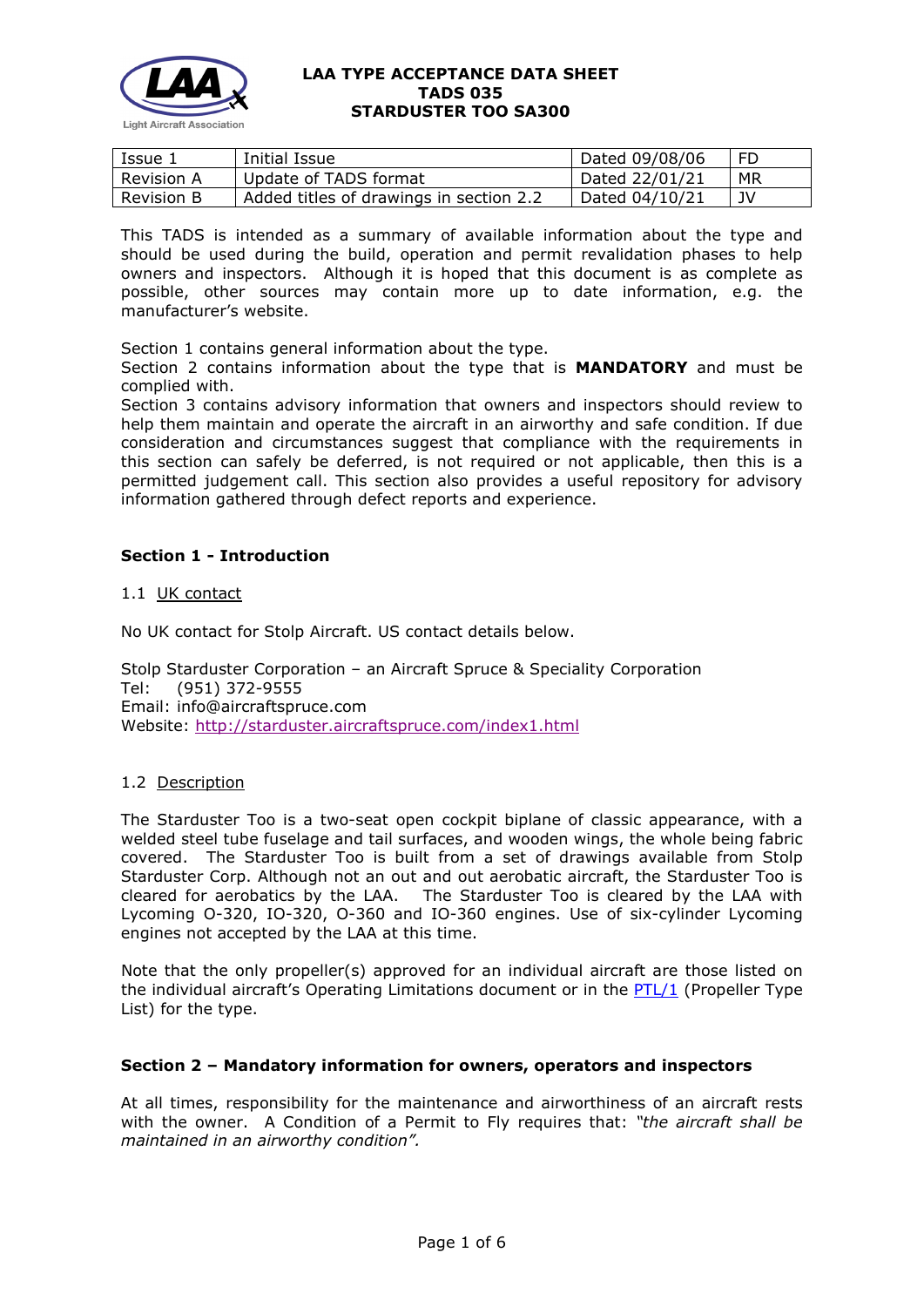

### 2.1 Fast Build Kit 51% Compliance

Not applicable – the Starduster Too is a plans-built aircraft, although some prefabricated assemblies are available from Stolp Starduster Corp.

### 2.2 Build Manual

All essential information provided on the drawings.

| Sheet 1      | Specs and stress analysis           |
|--------------|-------------------------------------|
| Sheet 2      | Lower wing                          |
| Sheet 2A     | Bell crank                          |
| Sheet 3      | Upper wing                          |
| Sheet 4      | Wing spars                          |
| Sheet 5      | Trailing edge and wing tip          |
| Sheet 6      | Centre section upper wing           |
| Sheet 7      | Aileron                             |
| Sheet 7A     | Forward mounted aileron slave strut |
| Sheet 8/8A   | <b>Ribs</b>                         |
| Sheet 9      | Fuselage fairings                   |
| Sheet 10     | Tail surfaces                       |
| Sheet 11     | Fuselage geometry                   |
| Sheet 11A    | <b>Bungee truss</b>                 |
| Sheet 12     | Cabanes and I strut                 |
| Sheet 13     | Control system                      |
| Sheet 14/14A | Landing gear                        |
| Sheet 15     | General arrangement                 |
| Sheet 16     | Fuel system, brake line & seats     |
| Sheet 17     | Instrument panel                    |
| Sheet 18     | Sheet metal firewall coaming        |
| Sheet 19     | Engine cowling                      |
| Sheet 20     | Centre section and tank bay         |
| Sheet 21     | Cutaway                             |
|              |                                     |

#### 2.3 Build Inspections

Build inspection schedule 1D (wood/metal biplane). Inspector approval codes A-A or A-W. Inspector signing off final inspection also requires 'first flight' endorsement.

#### 2.4 Flight Manual

Nil known.

### 2.5 Mandatory Permit Directives

None applicable specifically to this aircraft type.

Check the LAA website for MPDs that are non-type specific [\(TL2.22\)](http://www.lightaircraftassociation.co.uk/engineering/TechnicalLeaflets/Operating%20An%20Aircraft/TL%202.22%20non-type%20specific%20MPDs.pdf).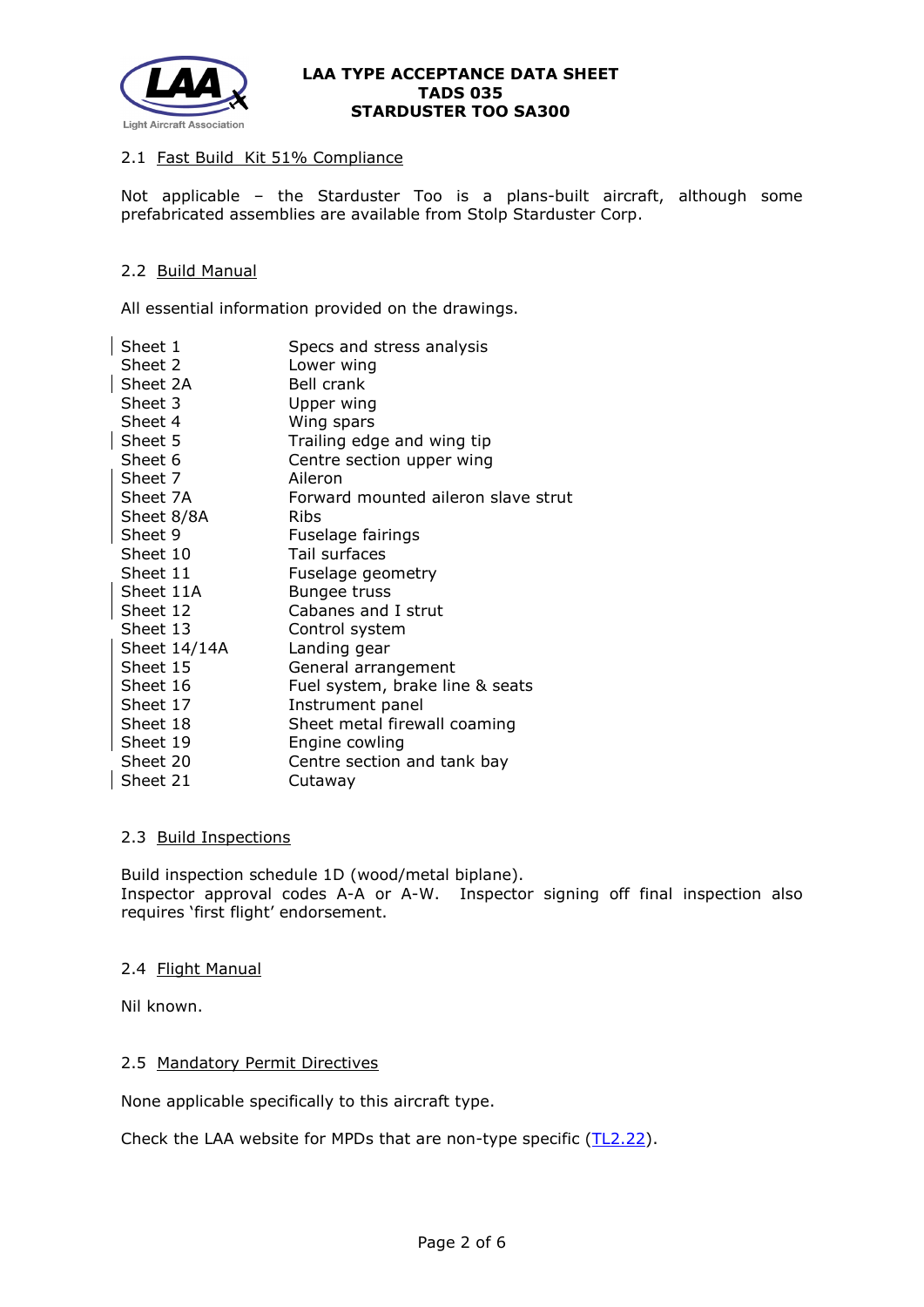

- 2.6 LAA Required Modifications (including LAA issued AILs, SBs, etc)
- MOD/035/001 Aileron Control **Stops** To avoid the possibility of aileron control surfaces moving over centre and becoming locked, aileron control stops must be installed. Drawing available from LAA.
- MOD/035/002 Fuel System Crashworthiness The location of fuel system components in the fuselage beneath the main fuselage steel truss resulted in uncontrollable loss of fuel when a Starduster aircraft suffered undercarriage collapse in a landing accident and the system ruptured. To avoid the possibility of reoccurrence, fuel systems should incorporate a fuel cock upstream of this area whenever possible, and systems should be configured in a way that minimises the degree of vulnerability of fuel system components to this type of accident damage, i.e. avoid routing fuel pipes underneath main fuselage truss. Contact LAA for full information when required.
- MOD/035/003 Additional Elevator Hinges Starduster Too aircraft must be modified to include, at a specified location at extreme outboard end of tailplane rear spar tube, a third (each side) elevator hinge attachment point. Drawings available from LAA.
- MOD/035/004 Additional Fin/tail Bracing Wires Starduster Too aircraft must have two (each side) fin bracing wires and two (each side) tailplane struts, per latest drawings, rather than one. Very early Starduster Too drawings are thought to have shown only a single set of wires and struts each side. Drawings available from LAA

# 2.7 Additional engine operating limitations to be placarded or shown by instrument markings

Notes:

- Refer to the engine manufacturer's latest documentation for the definitive parameter values and recommended instruments.
- Where an instrument is not fitted, the limit need not be displayed.

### 2.8 Control surface deflections

| Ailerons  | Up: $30^\circ$     |
|-----------|--------------------|
|           | Down: 18°          |
| Elevators | Up: 30°            |
|           | Down: 25°          |
| Rudder    | Left: $25^{\circ}$ |
|           | Right: 25°         |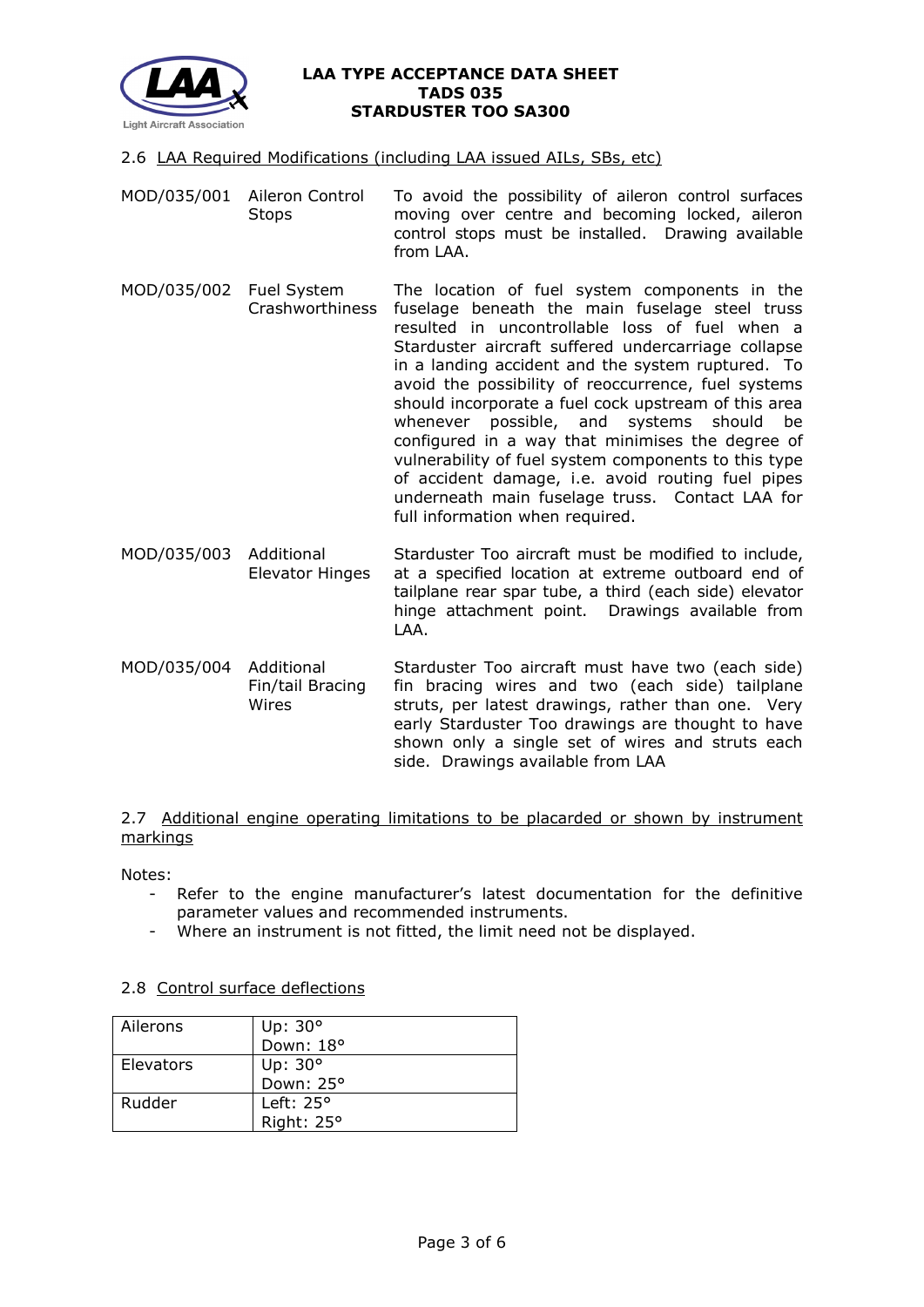

### 2.9 Operating Limitations and Placards

(Note that the wording on an individual aircraft's Operating Limitations document takes precedence, if different.)

- 1. Maximum number of occupants authorised to be carried: Two
- 2. The aircraft must be operated in compliance with the following operating limitations, which shall be displayed in the cockpit by means of placards or instrument markings:
	- 2.1 Aerobatic Limitations Aerobatic manoeuvres are permitted. Aerobatic manoeuvres exceeding +/- 5G are prohibited. Intentional spinning is permitted.
	- 2.2 Loading Limitations Maximum Total Weight Authorised: 901 kg (depending on engine power) Maximum Aerobatic Weight: 774 kg CG Range: 18 inches to 27 inches aft of datum (some examples cleared to aft limit of 29" AoD) Datum Point is: forward face of firewall.
	- 2.3 Engine Limitations Maximum Engine RPM: 2700
	- 2.4 Airspeed Limitations Maximum Indicated Airspeed ( $V_{NE}$ ): 180 mph (some examples cleared to different  $V_{NE}$ ) Maximum Indicated Airspeed, Rough Air (V<sub>NO</sub>): 110mph
	- 2.5 Other Limitations The aircraft shall be flown by day and under Visual Flight Rules only. Smoking in the aircraft is prohibited.

Additional Placards:

"Occupant Warning - This Aircraft has not been Certificated to an International Requirement"

A fireproof identification plate must be fitted to fuselage, engraved or stamped with aircraft's registration letters.

2.10 Maximum permitted empty weight

Not applicable.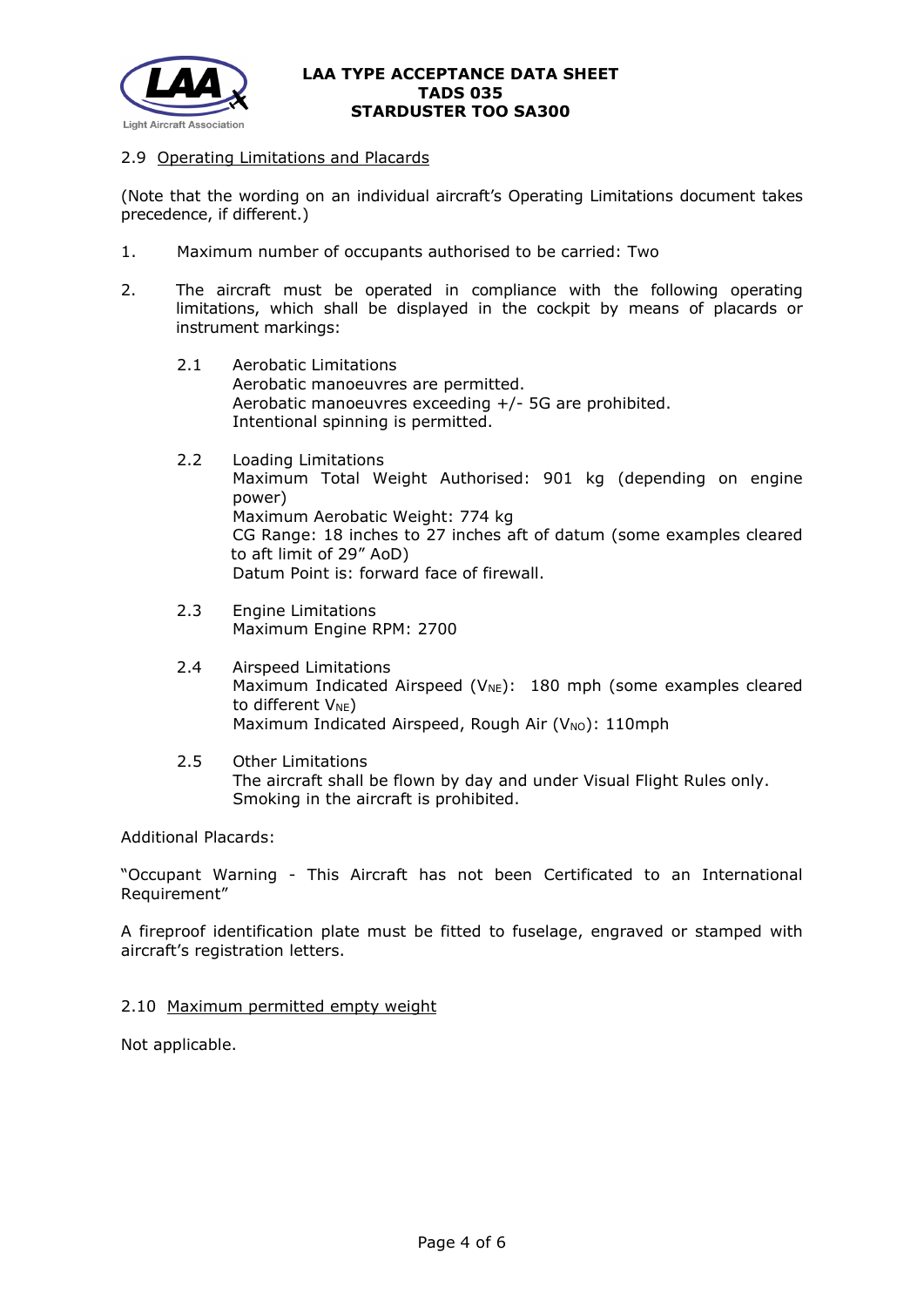

### **Section 3 – Advice to owners, operators and inspectors**

### 3.1 Maintenance Manual

LAA is not aware of any particular maintenance schedule made available by Stolp Starduster Corp: a customised version of the LAA Generic Maintenance Schedule should be used. Further information on maintenance schedules can be found in the [Aircraft Maintenance](http://www.lightaircraftassociation.co.uk/engineering/Maintenance/Aircraft_Maintenance.html) section of the LAA website.

#### 3.2 Manufacturer's/Standard Options

Auxiliary fuel tank in wing centre section

#### 3.3 Manufacturer's Information (including Service Bulletins, Service Letters, etc)

In the absence of any over-riding LAA classification, inspections and modifications published by the manufacturer should be satisfied according to the recommendation of the manufacturer. It is the owner's responsibility to be aware of and supply such information to their Inspector.

None known.

#### 3.4 Special Inspection Points

- Builder interpretation of areas which are sparsely detailed on the drawings, such as fuel tank, engine controls, exhaust system, cowlings, wheel brakes, cockpit harness etc.
- One aspect that demands particular attention from an inspection point of view is that these aircraft are aerobatic, and are normally used as such. They are regularly subjected to greater loads and stresses than non-aerobatic types. Deferred defects, which may be perfectly safe on a docile type, may have catastrophic implications on an aircraft capable of violently manoeuvring at up to 6g. A particularly high standard of vigilance should be exercised when inspecting aerobatic types especially on the integrity of the structural components and flying control systems. By way of example, a few years ago a Starduster Too aircraft (non-LAA) crashed fatally when flying wires became detached from the wing due to the loss of the retaining bolt. It had been recently imported from the USA and the nut that should have retained the bolt was thought to have been missing for some time. It is therefore essential that access holes be provided in the wings and other areas in order to permit adequate inspection of critical structural assemblies, such as flying wire and strut attachments.
- Inspectors should also consider the general implications of cockpit safety applicable to an aerobatic aeroplane. A few years ago in the UK a Skybolt aircraft (non-LAA) crashed fatally when, it's thought, the fire extinguisher came loose in the cockpit during aerobatics and knocked out the pilot.
- The Starduster is known to be easily ground looped in in-experienced hands, particularly on tarmac. Therefore special attention should be paid to the lower wing integrity, with wrinkles in the fabric and bruised wingtips being investigated fully. Such incidents could cause damage to the wing spars and these should be carefully checked for cracks and other problems